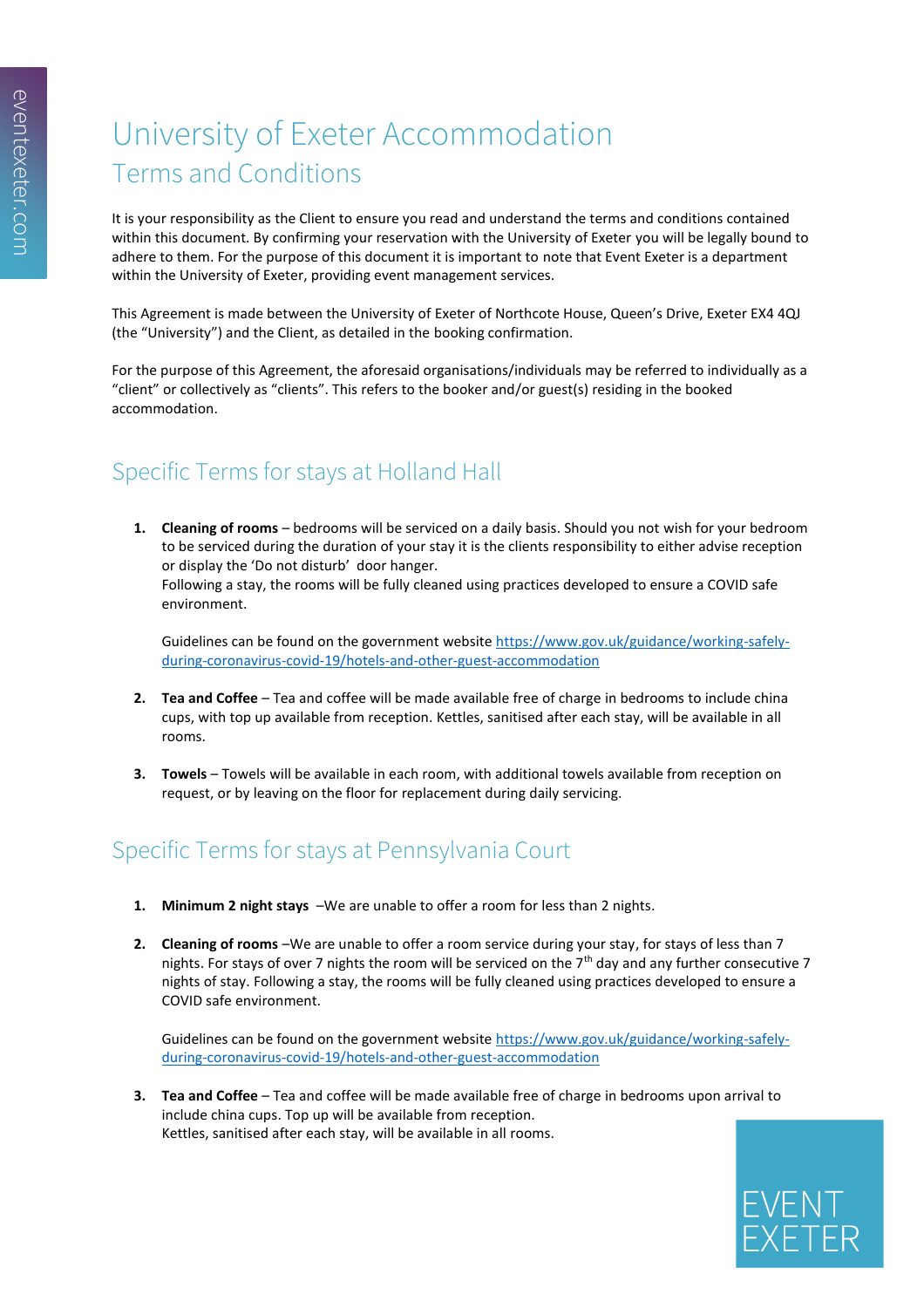**4. Towels** – Towels will be available in each room upon arrival, with additional towels available from reception on request.

### Further General Terms for both Holland Hall & Pennsylvania Court

- **5.** The client acknowledges that the University of Exeter may have to take one or more of the following measures for the safety of its staff and the safety of the client to which this booking relates, including without limitation:
	- limiting food or drink availability;
	- imposing specific requirements regarding personal protective equipment such as the wearing of face coverings in all indoor communal areas;
	- designating alternative entrance and exit routes;
	- designating, where available, alternative accommodation of the University of Exeter's choosing;
	- postponing the booking to a later date; and
	- cancelling the booking;

In the event that the University of Exeter postpones the booking, it shall discuss with the client the availability of an alternative date. If the parties are unable to agree on an alternative date the University of Exeter shall cancel the Booking and refund any monies paid to date.

#### **6. Amendments to or cancellation of the booking due to COVID-19**

Due to the effects of the Covid-19 outbreak in the United Kingdom, the client understands and agrees that the booking may be amended, cancelled or postponed by the University of Exeter up to and including the date of the booking. Where cancellation is necessary the University of Exeter shall refund any monies paid to date.

#### **7. COVID-19 information**

You should follow current government advice on travel if you or a member of your party displays any of the symptoms known to indicate a possible COVID-19 infection. If you are unwell, you are recommended to stay at home.

If you become unwell during your stay, we recommend you use a face covering in communal areas and if meeting with others, including our staff. Hand gel for you to use is located at various locations around the accommodation and the wider campus and please maximise the use of fresh air by opening windows.

During the pandemic the rules and requirements have frequently changed. We ask that you follow any instructions given to you verbally, in writing, or in communication materials around the accommodation or campus, such as posters, during your stay.

#### Please refer to the Government pages for guidance

[https://www.gov.uk/government/publications/covid-19-stay-at-home-guidance/stay-at-home](https://www.gov.uk/government/publications/covid-19-stay-at-home-guidance/stay-at-home-guidance-for-households-with-possible-coronavirus-covid-19-infection)[guidance-for-households-with-possible-coronavirus-covid-19-infection](https://www.gov.uk/government/publications/covid-19-stay-at-home-guidance/stay-at-home-guidance-for-households-with-possible-coronavirus-covid-19-infection)

#### **8. International Travel and quarantine**

University of Exeter accommodation is not a registered as a quarantine hotel. In the event that travel rules change and quarantine is re-introduced, please refer to the government pages <https://www.gov.uk/guidance/booking-and-staying-in-a-quarantine-hotel-when-you-arrive-in-england>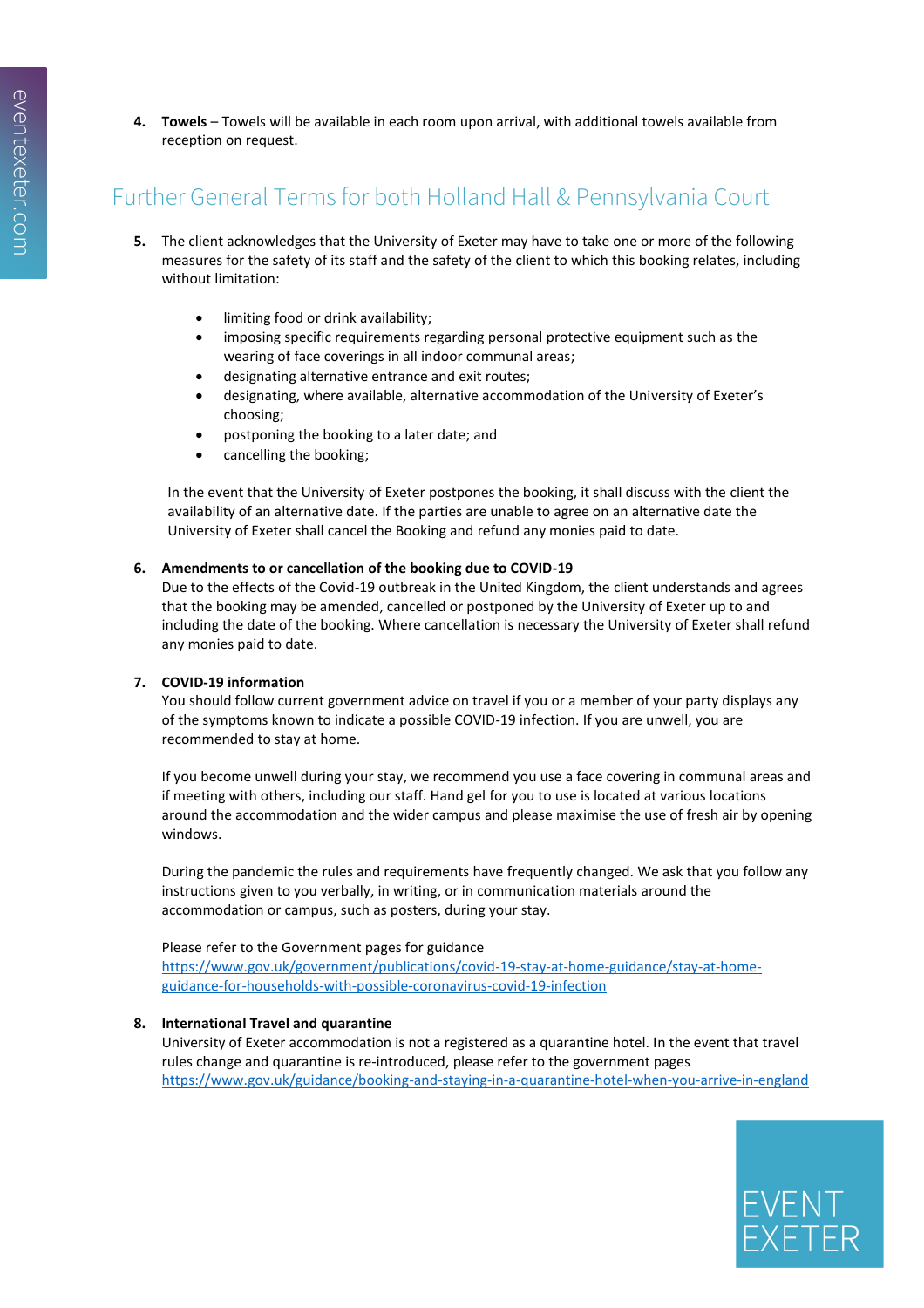You must immediately notify us to the extent you or anyone staying with you (or on your reservation) should be in quarantine pursuant to Government guidelines. In this instance, the University of Exeter will refer you to the government's list of quarantine hotels.

In any event, the University of Exeter reserves the right to cancel any reservations (before or during the stay) to the extent it is for quarantine.

#### **9. Cancellation by the client**

In the event that, due to illness or travel restrictions directly attributable to Covid-19, the client shall inform the University of Exeter immediately and the University of Exeter shall refund any monies paid to date, with the exception (where applicable) of any dates stayed.

- **10. Non-Arrivals and cancellations (For direct bookings)** If you need to cancel or change your reservation, please advise Event Exeter by telephoning 0300 555 0214 or by e-mailing eventexeteraccommodation@exeter.ac.uk, before 12 noon, the day prior to your arrival. All nonarrivals or cancellations after this time will result in the retention of full payment of the pre-paid bookings, except for non-refundable bookings which cannot be amended or refunded.
- **11. Amendments to bookings –** Amendments can be made without charge before 12 noon, the day prior to your arrival and subject to availability. We will advise of price changes as a result of the requested amendment. The exception to this is bookings made under the non-refundable and non-amendable discounted rates, as outlined in the promotional content.
- **12. Changes to bookings by us Where we deem that there are reasonable commercial or operational** reasons for doing so (including, but not limited to, the carrying out of works to the relevant venue or the venue being otherwise unavailable) we reserve the right to change the accommodation to an alternative, which in our reasonable opinion, is of equal suitability. In the event this this should become necessary; we will endeavour to notify you as soon as is reasonably practicable.

#### **13. VAT Receipts**

The VAT number is shown on all booking confirmations. If you wish for an official VAT receipt of payment to be provided, then these can be provided at the point of check-in or post your stay.

- **14. Named individuals on bookings –** rooms must only be occupied by those persons named on the original booking. We do not allow swapping of guests within a booking period.
- **15. Age Restrictions -** You must be at least 18 years old to make a reservation. The maximum room occupancy is 2 persons. Those under 18 years old are not permitted to stay unless a parent or guardian is also staying at all times. We reserved the right to request valid photographic proof of identity and age. Children aged 16 or 17 years will be permitted to stay in separate room(s) under the responsibility of the parent of guardian, who must also stay in the accommodation at all times the minors are within the accommodation.
- **16. Refunds –** In the event of cancellation or amendment, all refunds will be made to the original payment card.
- **17. Images –** The images that are used are for illustrative purposes only. We will make every effort to be as accurate as possible, but our accommodation may vary slightly from these images.

EVENT<br>EXETER